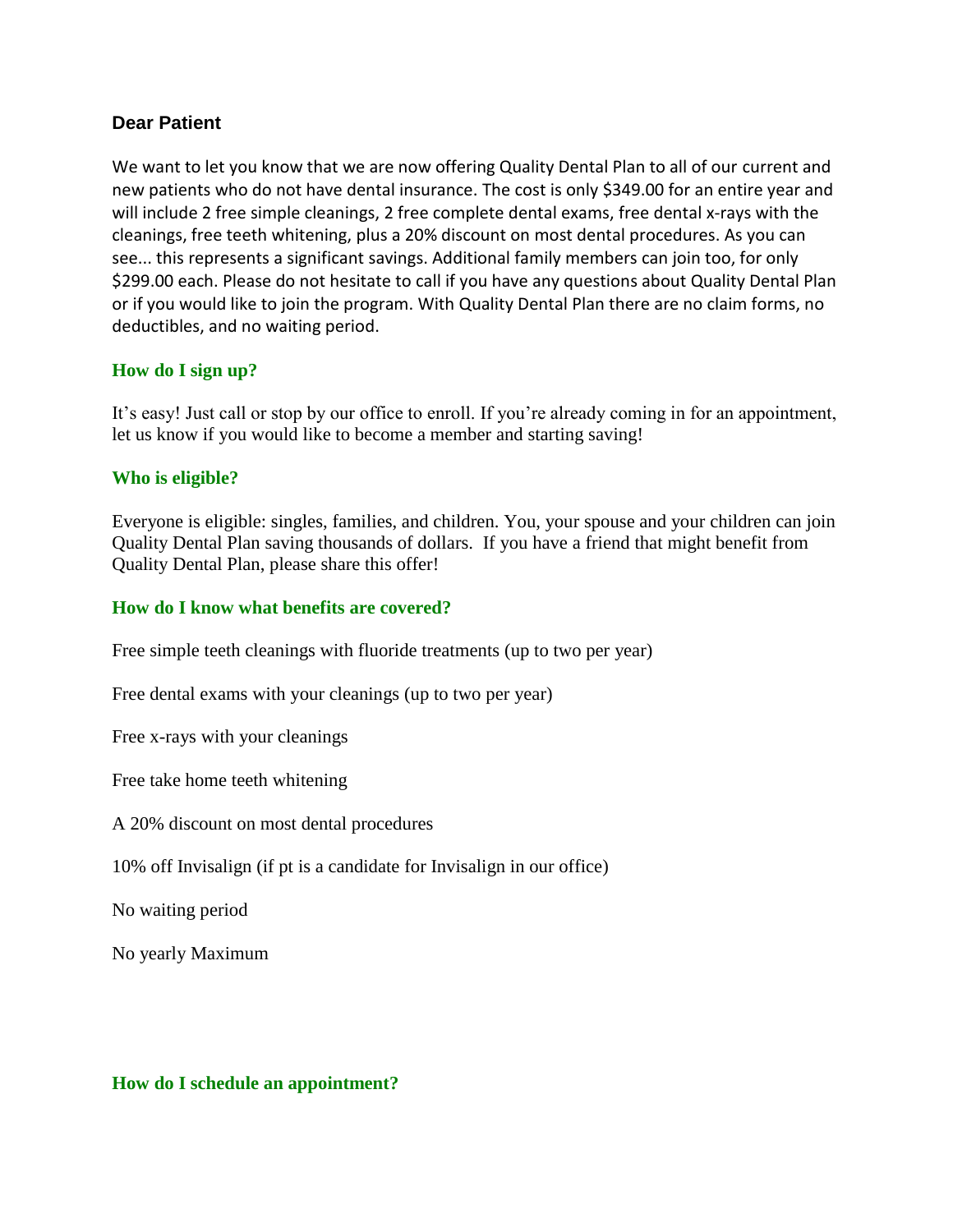Call our office at 817-447-6040 and let us know that you want to become Quality Dental Plan member. Convenient office hours are available.

### **How do I pay for the QDP Plan?**

You can pay for the Quality Dental Plan with cash, check, money order or credit card.

## **What free services are included?**

With Quality Dental Plan... you will receive two free dental exams, two free teeth cleanings, free teeth whitening, yearly x-rays and **20%** discount on most dental services.

## **Is QDP an insurance plan?**

No. Quality Dental Plan is not an insurance plan. It's better! Quality Dental Plan is able to save you a significant amount of money by eliminating high monthly insurance premiums. With QDP, there are no deductibles, no claim forms... no waiting for plan eligibility! Only pay for the services you need.

## **How long before my plan benefits begin?**

There is no wait. Unlike some high priced insurance plans... you can use all of your Quality Dental Plan benefits immediately. Best of all...there is no maximum on benefits and your savings are unlimited.

## **Is Quality Dental Plan available to businesses?**

Absolutely. In fact, employers can save thousands each year on health care costs by taking advantage of Quality Dental Plan benefits. The sign-up process is extremely easy and takes no time at all. Quality Dental Plan eliminates hassles and high administrative costs saving companies money.

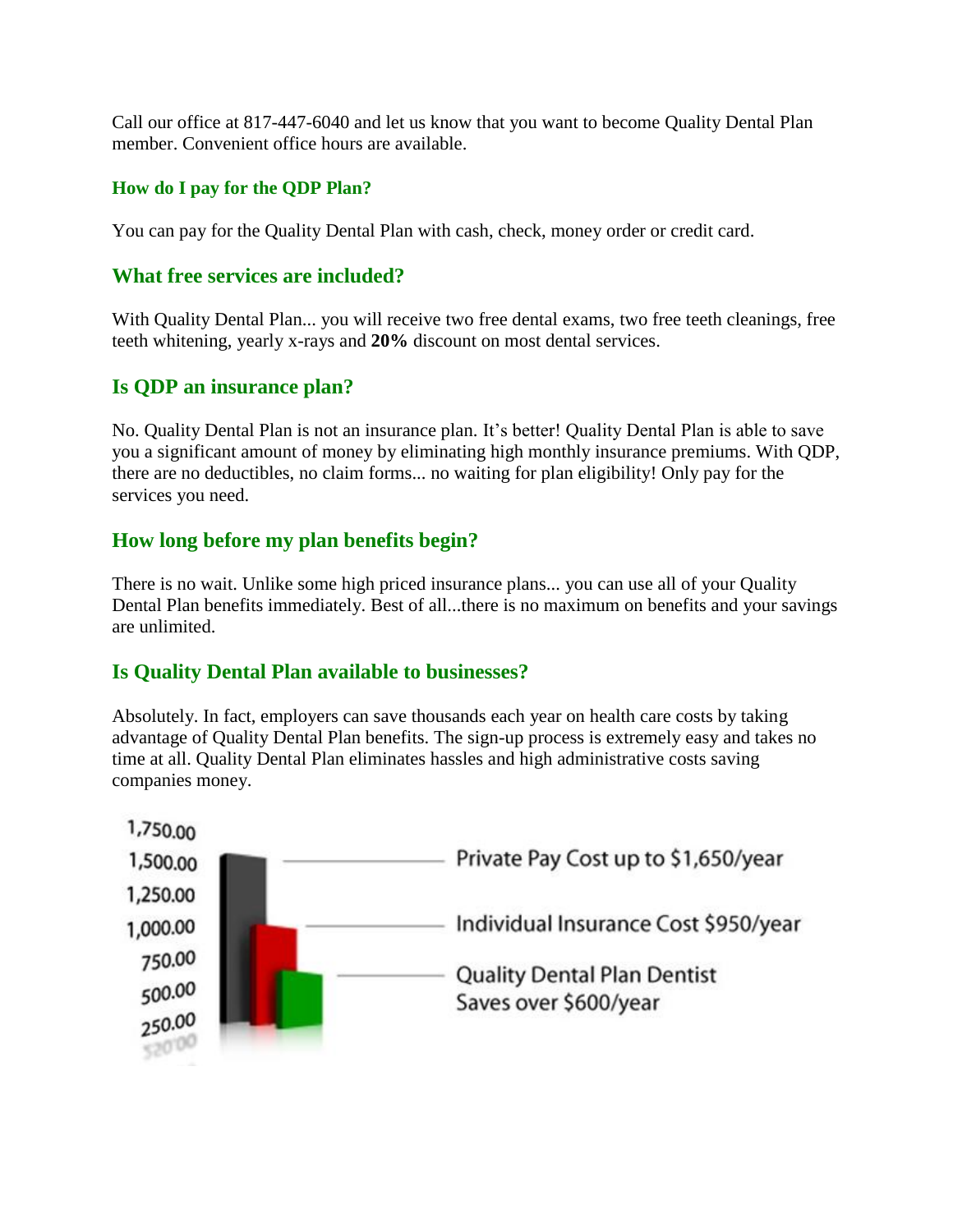# In the News

# **New Approach to Dental Care**

**―Now, there's a new plan to help people without insurance get regular check-ups.**  It's called the Quality Dental Plan."

*– NBC News*



**―A solution to the dental crisis is to increase access to care by tearing down the barriers that prevent many from going to the dentist in the first place: mainly cost"** 

– Charleston Currents

**Krista Johnson of Ashland, says the plan, which covers her, her husband and two children, is "great, you really save money. It's so much for the first person and you get the exam, cleaning and films — right there it (regular fees and insurance) cost more than that," she says.**

*– Daily Tidings*

**―…it is so imperative that Americans get to the dentists frequently, so that their dental problems can be resolved and treated in the earliest stages, when they are the most treatable. Furthermore, in these early stages, treatment is much more affordable. Quality Dental Plan is designed to do just this**"

*– Spare Change News*

**―Jennifer Tolan, a resident of St. Clair Shores, says she's excited about the program because she's only been working part-time for the past two years – and she hasn't been to**